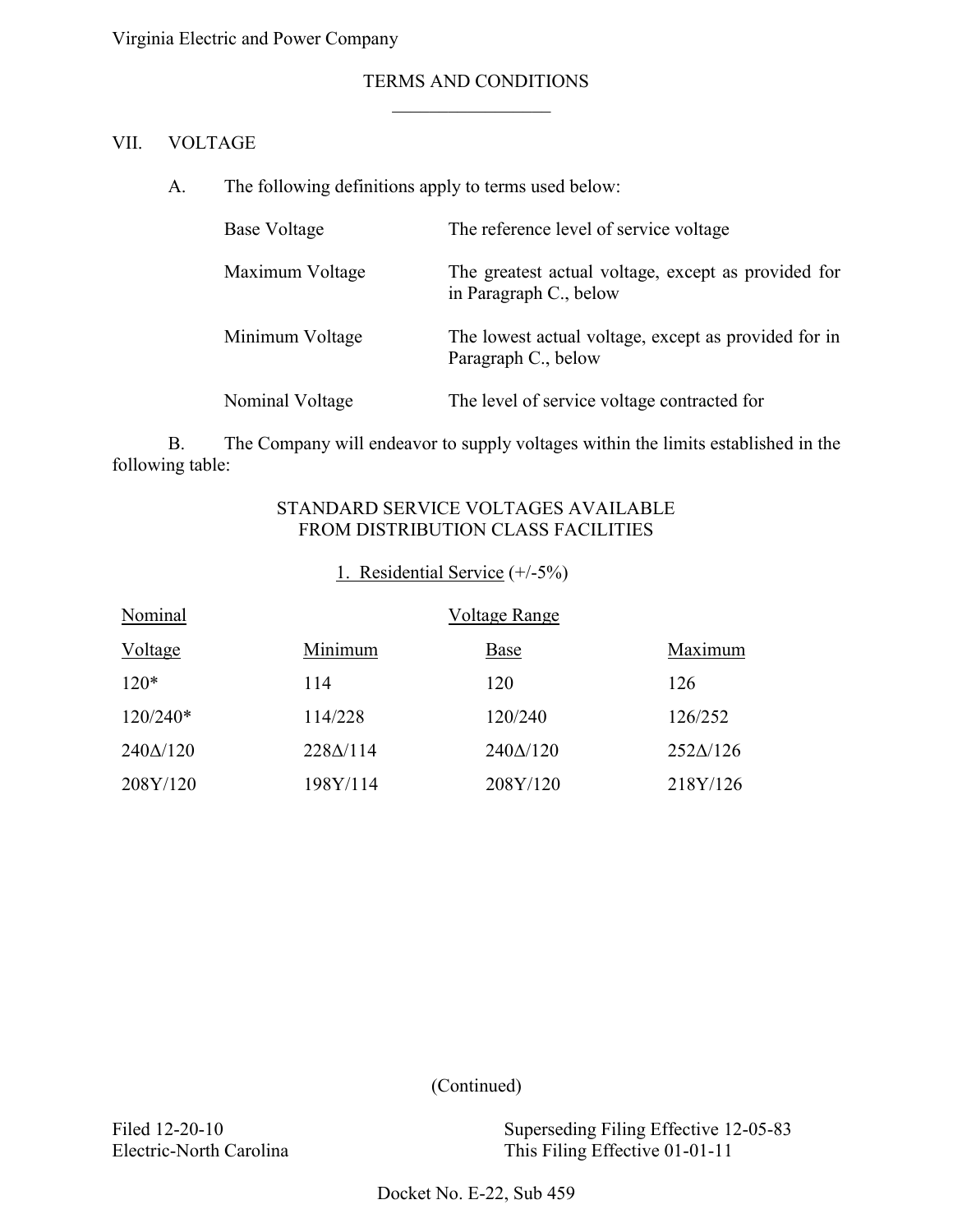## TERMS AND CONDITIONS  $\mathcal{L}=\mathcal{L}=\mathcal{L}=\mathcal{L}=\mathcal{L}=\mathcal{L}=\mathcal{L}=\mathcal{L}=\mathcal{L}=\mathcal{L}=\mathcal{L}=\mathcal{L}=\mathcal{L}=\mathcal{L}=\mathcal{L}=\mathcal{L}=\mathcal{L}=\mathcal{L}=\mathcal{L}=\mathcal{L}=\mathcal{L}=\mathcal{L}=\mathcal{L}=\mathcal{L}=\mathcal{L}=\mathcal{L}=\mathcal{L}=\mathcal{L}=\mathcal{L}=\mathcal{L}=\mathcal{L}=\mathcal{L}=\mathcal{L}=\mathcal{L}=\mathcal{L}=\mathcal{L}=\mathcal{$

# VII. VOLTAGE (Continued)

## 2. Specifically for Lighting Purposes (+/-5%)

| Nominal         | Voltage Range   |                 |                 |
|-----------------|-----------------|-----------------|-----------------|
| <u>Voltage</u>  | Minimum         | Base            | Maximum         |
| $120*$          | 114             | 120             | 126             |
| $120/240*$      | 114/228         | 120/240         | 126/252         |
| $240\Delta/120$ | $228\Delta/114$ | $240\Delta/120$ | $252\Delta/126$ |
| 208Y/120        | 198Y/114        | 208Y/120        | 218Y/126        |
| 480Y/277        | 456Y/263        | 480Y/277        | 504Y/291        |
| 4160Y/2400      | 3952Y/2280      | 4160Y/2400      | 4368Y/2520      |
| 12470Y/7200     | 11847Y/6840     | 12470Y/7200     | 13094Y/7560     |
| 13200Y/7620     | 12540Y/7239     | 13200Y/7620     | 13860Y/8001     |
| 34500Y/19920    | 32775Y/18924    | 34500Y/19920    | 36225Y/20916    |

(Continued)

Filed 12-20-10 Superseding Filing Effective 12-05-83 Electric-North Carolina This Filing Effective 01-01-11

Docket No. E-22, Sub 459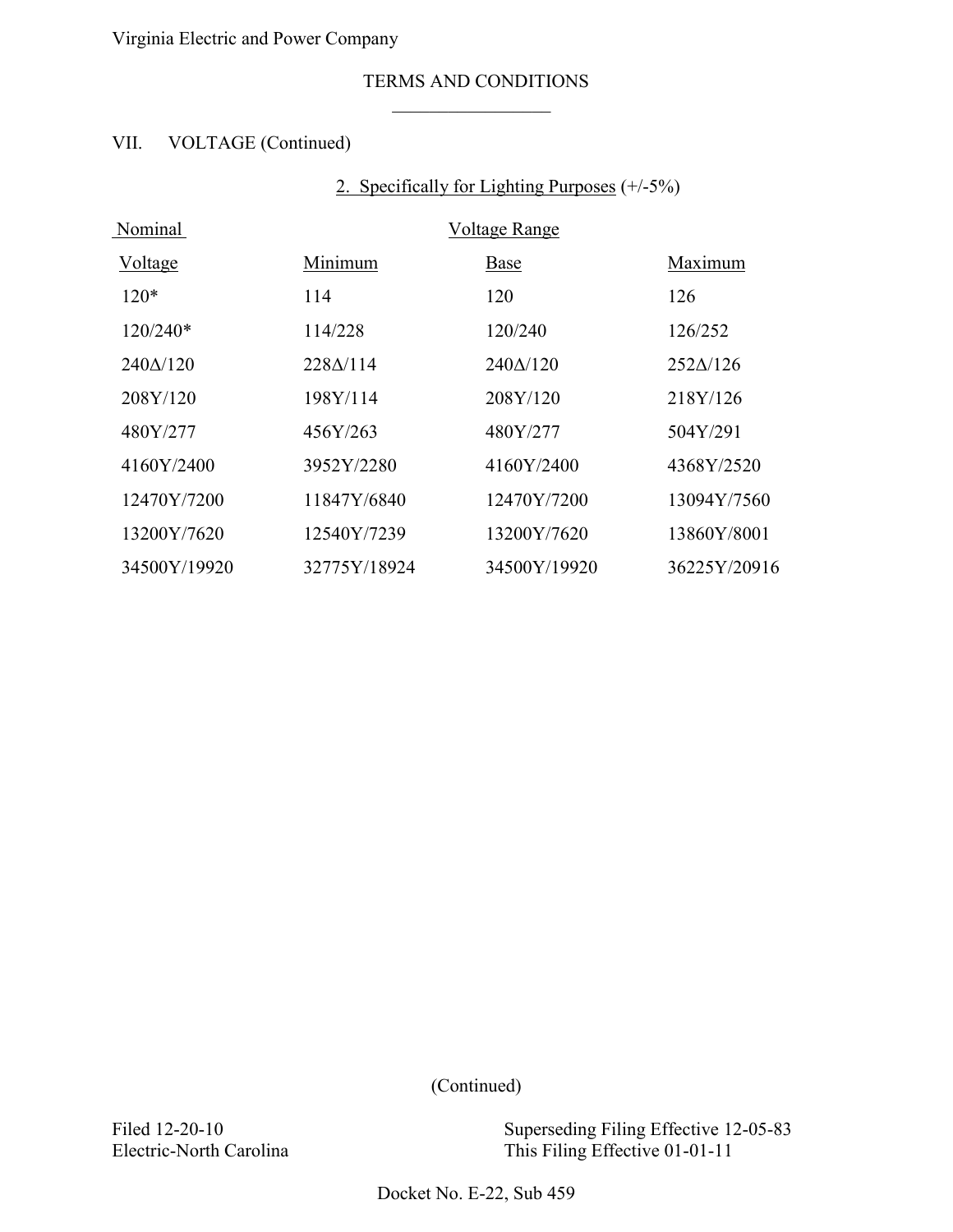## TERMS AND CONDITIONS  $\mathcal{L}=\mathcal{L}=\mathcal{L}=\mathcal{L}=\mathcal{L}=\mathcal{L}=\mathcal{L}=\mathcal{L}=\mathcal{L}=\mathcal{L}=\mathcal{L}=\mathcal{L}=\mathcal{L}=\mathcal{L}=\mathcal{L}=\mathcal{L}=\mathcal{L}=\mathcal{L}=\mathcal{L}=\mathcal{L}=\mathcal{L}=\mathcal{L}=\mathcal{L}=\mathcal{L}=\mathcal{L}=\mathcal{L}=\mathcal{L}=\mathcal{L}=\mathcal{L}=\mathcal{L}=\mathcal{L}=\mathcal{L}=\mathcal{L}=\mathcal{L}=\mathcal{L}=\mathcal{L}=\mathcal{$

# VII. VOLTAGE (Continued)

# 3. Other Retail Service (+/-10%)

| Nominal         |                 | Voltage Range   |                 |  |
|-----------------|-----------------|-----------------|-----------------|--|
| <u>Voltage</u>  | Minimum         | <b>Base</b>     | Maximum         |  |
| $120*$          | 108             | 120             | 132             |  |
| $120/240*$      | 108/216         | 120/240         | 132/264         |  |
| $240\Delta/120$ | $216\Delta/108$ | $240\Delta/120$ | $264\Delta/132$ |  |
| 208Y/120        | 187Y/108        | 208Y/120        | 229Y/132        |  |
| 480Y/277        | 432Y/249        | 480Y/277        | 528Y/305        |  |
| 480             | 432             | 480             | 528             |  |
| 2400            | 2160            | 2400            | 2640            |  |
| 4160            | 3744            | 4160            | 4576            |  |
| 13200           | 11880           | 13200           | 14520           |  |
| 34500           | 31050           | 34500           | 37950           |  |
| 4160Y/2400      | 3744Y/2160      | 4160Y/2400      | 4576Y/2640      |  |
| 12470Y/7200     | 11223Y/6480     | 12470Y/7220     | 13717Y/7920     |  |
| 13200Y/7620     | 11880Y/6858     | 13200Y/7620     | 14520Y/8382     |  |
| 34500Y/19920    | 31050Y/17928    | 34500Y/19920    | 37950Y/21912    |  |

\*Single-phase voltages - all others are three-phase.

(Continued)

Filed 12-20-10 Superseding Filing Effective 12-05-83 Electric-North Carolina This Filing Effective 01-01-11

Docket No. E-22, Sub 459